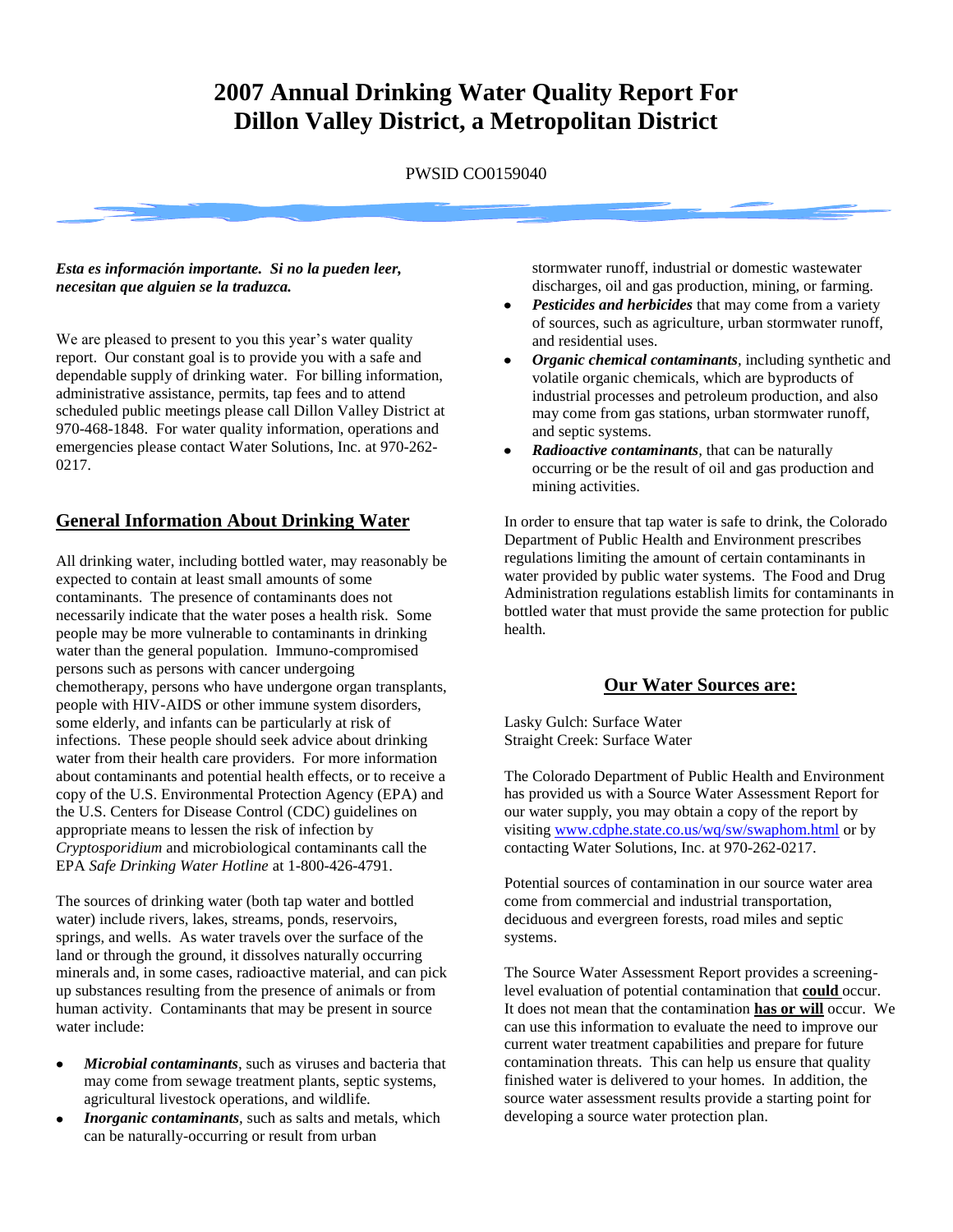Please contact Water Solutions, Inc. at 970-262-0217 to learn more about what you can do to help protect your drinking water sources, any questions about the annual drinking water quality report or to learn more about our system. We want you, our valued customers, to be informed about the services we provide and the quality water we deliver to you every day.

#### **Terms and Abbreviations**

To help you understand the terms and abbreviations used in this report, we have provided the following definitions:

- $\bullet$ *Parts per million (ppm) or Milligrams per liter (mg/L)*  one part per million corresponds to one minute in two years or a single penny in \$10,000.
- *Parts per billion (ppb) or Micrograms per liter (µg/L)* one part per billion corresponds to one minute in 2,000 years, or a single penny in \$10,000,000.
- *Parts per trillion (ppt) or Nanograms per liter (nanograms/L)* **-** one part per trillion corresponds to one minute in 2,000,000 years, or a single penny in \$10,000,000,000.
- *Parts per quadrillion (ppq) or Picograms per liter (picograms/L)* **-** one part per quadrillion corresponds to one minute in 2,000,000,000 years or one penny in \$10,000,000,000,000.
- *Picocuries per liter (pCi/L)* **-** picocuries per liter is a measure of the radioactivity in water.
- *Nephelometric Turbidity Unit (NTU)* **-** nephelometric turbidity unit is a measure of the clarity of water. Turbidity in excess of 5 NTU is just noticeable to the average person.
- *Action Level* **(AL) -** the concentration of a contaminant

which, if exceeded, triggers treatment or other requirements which a water system must follow.

- *Action Level Goal (ALG)* The "Goal" is the level of a  $\bullet$ contaminant in drinking water below which there is no known or expected risk of health. The ALG allows for a margin of safety
- *Treatment Technique (TT)* **-** A treatment technique is a required process intended to reduce the level of a contaminant in drinking water.
- *Maximum Contaminant Level Goal* **(MCLG) -** The "Goal" is the level of a contaminant in drinking water below which there is no known or expected risk to health. MCLGs allow for a margin of safety.
- *Maximum Contaminant Level* **(MCL)-** The "Maximum Allowed" is the highest level of a contaminant that is allowed in drinking water. MCLs are set as close to the MCLGs as feasible using the best available treatment technology.
- *Maximum Residual Disinfectant Level Goal* **(MRDLG):** The level of a drinking water disinfectant, below which there is no known or expected risk to health. MRDLGs do not reflect the benefits of the use of disinfectants to control microbial contaminants.
- *Maximum Residual Disinfectant Level* **(MRDL):** The highest level of a disinfectant allowed in drinking water. There is convincing evidence that addition of a disinfectant is necessary for control of microbial contaminants.
- *Running Annual Average (RAA):* An average of monitoring results for the previous 12 calendar months.

## **Water Quality Data**

We routinely monitor for contaminants in your drinking water according to Federal and State laws. The State of Colorado requires us to monitor for certain contaminants less than once per year because the concentrations of these contaminants are not expected to vary significantly from year to year, or the system is not considered vulnerable to this type of contamination. Some of our data, though representative, may be more than one year old.

This table shows the results of our monitoring for the period of January 1 to December 31, 2007 unless otherwise noted.

| <b>Turbidity</b> |                                                                         |                                                                                         |                                 |                                        |                                          |  |  |  |  |  |
|------------------|-------------------------------------------------------------------------|-----------------------------------------------------------------------------------------|---------------------------------|----------------------------------------|------------------------------------------|--|--|--|--|--|
|                  | <b>TT Requirement</b>                                                   | <b>Level Found</b>                                                                      | <b>Violation</b><br>(Yes or No) | <b>Sample Date</b>                     | <b>Likely Source of</b><br>Contamination |  |  |  |  |  |
|                  | Maximum 1.49 NTU for<br>any single measurement                          | Highest single measurement:<br>0.30 NTU                                                 | N <sub>0</sub>                  | Date:<br>9/17/2007<br>and<br>9/18/2007 |                                          |  |  |  |  |  |
| <b>Turbidity</b> | In any month, at least<br>95% of samples must be<br>less than 0.349 NTU | Lowest monthly percentage of samples<br>meeting TT standard for our technology:<br>100% | No                              | Month:<br>N/A                          | Soil Runoff                              |  |  |  |  |  |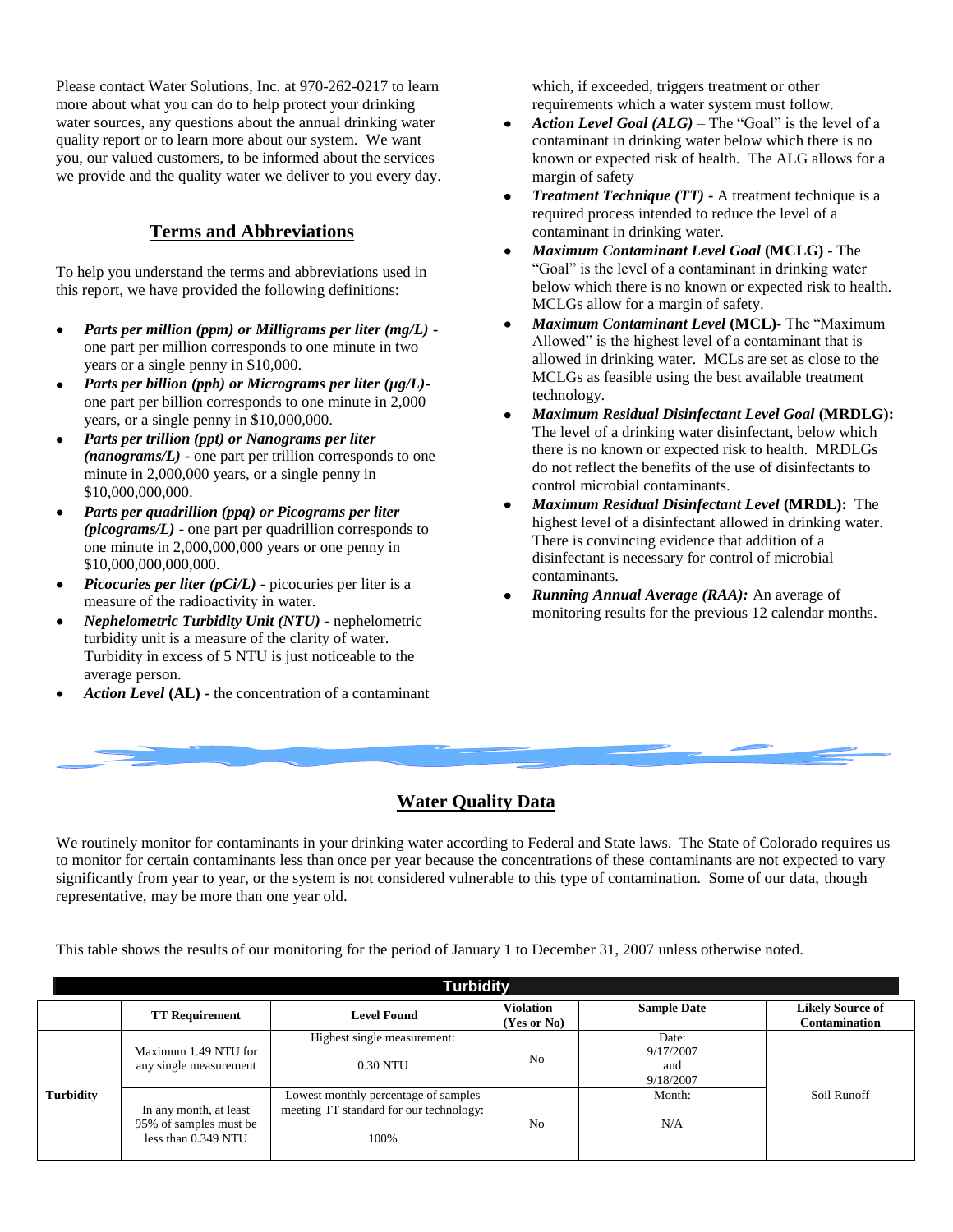| <b>Lead and Copper</b> |     |     |              |                             |                        |                                 |                         |                                                                                                              |  |  |
|------------------------|-----|-----|--------------|-----------------------------|------------------------|---------------------------------|-------------------------|--------------------------------------------------------------------------------------------------------------|--|--|
| <b>Contaminant</b>     | AL  | ALG | <b>Units</b> | 90 <sup>th</sup> Percentile | Range                  | <b>Violation</b><br>(Yes or No) | <b>Sampling</b><br>Year | <b>Likely Source of Contamination</b>                                                                        |  |  |
| Copper                 | 1.3 | 1.3 | ppm          | 0.7                         | 0.044<br>to<br>0.70    | N <sub>0</sub>                  | 2005                    | Corrosion of household plumbing systems; erosion<br>of natural deposits; leaching from wood<br>preservatives |  |  |
| Lead                   | 15  |     | ppb          | 14                          | <b>BDL</b><br>to<br>30 | N <sub>0</sub>                  | 2005                    | Corrosion of household plumbing systems, erosion<br>of natural deposits                                      |  |  |

| <b>Disinfectants</b> |                            |                              |              |                                     |                                 |                       |                                         |  |  |
|----------------------|----------------------------|------------------------------|--------------|-------------------------------------|---------------------------------|-----------------------|-----------------------------------------|--|--|
|                      | <b>MCL/</b><br><b>MRDL</b> | <b>MCLG/</b><br><b>MRDLG</b> | <b>Units</b> | Level<br><b>Detected</b><br>& Range | <b>Violation</b><br>(Yes or No) | Sample<br><b>Date</b> | Source                                  |  |  |
| Chlorine             | 4                          |                              | ppm          | 0.8<br>to<br>1.3                    | No                              | 3 per<br>month        | Water additive used to control microbes |  |  |

| <b>Disinfection Byproducts</b>     |            |             |       |         |       |                    |                          |                |                                              |  |
|------------------------------------|------------|-------------|-------|---------|-------|--------------------|--------------------------|----------------|----------------------------------------------|--|
| <b>Contaminant</b>                 | <b>MCL</b> | <b>MCLG</b> | Units | Average | Range | <b>Highest RAA</b> | Violation<br>(Yes or No) | Sample<br>Date | <b>Likely Source of</b><br>Contamination     |  |
| Haloacetic Acids<br>(HAA)          | 80         | $\Omega$    | ppb   | 13      | 13    | 13<br>⊥⊃           | No                       | 8/8/2007       | By-product of drinking<br>water disinfection |  |
| Total<br>trihalomethanes<br>(TTHM) | 60         | 0           | ppb   | 18      | 18    | 18                 | No                       | 8/8/2007       | By-product of drinking<br>water disinfection |  |

| <b>Total Organic Carbon</b>          |                                                                                       |                                                             |                                                                                      |                                 |           |                                                 |  |  |  |  |
|--------------------------------------|---------------------------------------------------------------------------------------|-------------------------------------------------------------|--------------------------------------------------------------------------------------|---------------------------------|-----------|-------------------------------------------------|--|--|--|--|
|                                      | <b>Compliance Factor</b><br>(measurements should<br>not be lower than this<br>factor) | <b>Lowest Running Annual</b><br>Average (compliance factor) | <b>Running Annual</b><br><b>Average Range for</b><br>the Year<br>(compliance factor) | <b>Violation</b><br>(Yes or No) | Date/Year | <b>Likely Source of</b><br><b>Contamination</b> |  |  |  |  |
| <b>Total Organic Carbon</b><br>(TOC) | 1.0                                                                                   | 0.1                                                         | 1.0                                                                                  | N <sub>0</sub>                  | 2007      | Naturally present in<br>the environment         |  |  |  |  |

| <b>Inorganic Contaminants</b>   |            |             |              |                             |                                 |                       |                                                                                                                                 |  |  |  |
|---------------------------------|------------|-------------|--------------|-----------------------------|---------------------------------|-----------------------|---------------------------------------------------------------------------------------------------------------------------------|--|--|--|
| Contaminant                     | <b>MCL</b> | <b>MCLG</b> | <b>Units</b> | Level<br>Detected/<br>Range | <b>Violation</b><br>(Yes or No) | <b>Sample</b><br>Date | <b>Likely Source of Contamination</b>                                                                                           |  |  |  |
| Barium                          |            | ∠           | ppm          | 0.034                       | N <sub>0</sub>                  | 3/21/2007             | Discharge of drilling wastes; discharge from metal<br>refineries; erosion of natural deposits                                   |  |  |  |
| Fluoride                        |            | 4           | ppm          | 0.97                        | N <sub>0</sub>                  | 3/21/2007             | Erosion of natural deposits; water additive which<br>promotes strong teeth; discharge from fertilizer and<br>aluminum factories |  |  |  |
| Nitrate (as Nitrogen)           | 10         | 10          | ppm          | 0.23                        | No                              | 3/21/2007             | Runoff from fertilizer use; leaching from septic<br>tanks, sewage; erosion of natural deposits                                  |  |  |  |
| Nitrate + Nitrite (as Nitrogen) |            |             | ppm          | 0.10                        | No                              | 9/20/2005             | Runoff from fertilizer use; leaching from septic<br>tanks, sewage; erosion of natural deposits                                  |  |  |  |

# **Secondary Contaminants**

Secondary standards are non-enforceable guidelines for contaminants that may cause cosmetic effects or aesthetic effects in drinking water. EPA recommends these standards but does not require water systems to comply.

|                              |            |             |              | Level       |                  |               |                           |
|------------------------------|------------|-------------|--------------|-------------|------------------|---------------|---------------------------|
|                              |            |             |              | Detected/   | <b>Violation</b> | <b>Sample</b> |                           |
| $\sim$<br><b>Contaminant</b> | <b>MCL</b> | <b>MCLG</b> | <b>Units</b> | Range       | (Yes or No)      | Date          | <b>Secondary Standard</b> |
| Sodium                       | N/A        | N/A         | ppm          | $\sim$<br>ັ | N/A              | 3/21/2007     | 10000                     |
| Sulfate                      | N/A        | N/A         | ppm          | 10          | N/A              | 8/30/2001     | 250                       |